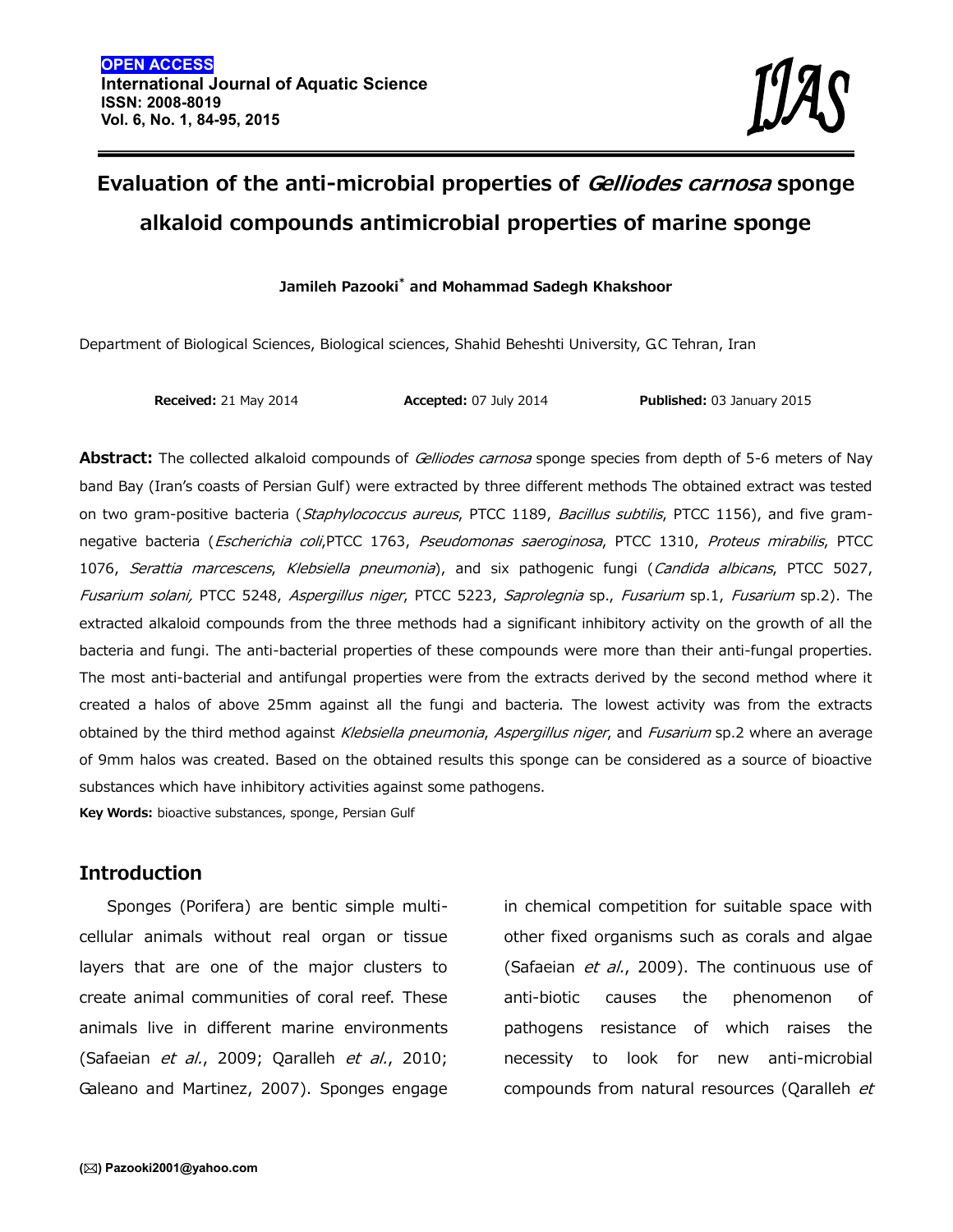*al.*, 2010; Galeano and Martinez, 2007). Sponges engage in chemical competition for suitable space with other fixed organisms such as corals and algae (Safaeian *et al.*, 2009). The continuous use of anti-biotic causes the phenomenon of pathogens resistance of which raises the necessity to look for new anti-microbial compounds from natural resources (Qaralleh *et al.*, 2010). The marine natural chemical productions in the 1970s were like a child who rapidly evolved during the 1980s and became mature in the recent decade (Chellaram, 2009). About 15000 bioactive substances from marine organisms have been isolated so far, where more than 5000 combination of it are obtained from 500 different species of sponges where there are more than 800 anti-biotic (Lakshmi *et al.*, 2010 ., Kelman *et al.*, 2001). Compounds that have been isolated from the sponges are of a wide variety of chemicals comprising terpens, nucleotides, peptides, usual and unusual fatty acids, and alkaloids (Newbold *et al.*, 1999). Alkaloids are effective biological substances that have medicinal and therapeutic properties and are present in many living organisms. Extraction and evaluation of their properties are of great importance medicine, pharmaceutical and food industries (Talei *et al.*, 2004). Considering the fact that there are no published reports for isolation and evaluation of alkaloid compounds anti-microbial properties from marine sponges of the Persian Gulf, the purpose of this study was to extract the alkaloid

compounds of *Gelliodes carnosa* sponge species and to evaluate their anti-microbial properties.

## **Material and Methods**

#### **Sample Collection**

The samples were collected from depth of 5-6 meters of Nayband Bay waters located in the Bushehr province in northern coasts of the Persian Gulf and immediately after their acquisition from water were placed and packed inside a polystyrene container with ice and were transported to the laboratory where they were maintained at a temperature of -18 °C for one month before starting the experiments.

#### **Extraction of Alkaloid Compounds**

There are different methods to extract the alkaloid compounds where in this study three different methods were employed in order to create the opportunity to compare the different methods and furthermore to select the best method.

 $\checkmark$  The first method: 10 g of dried sponge powder was put into a filter paper and placed inside the extractor of the Soxhlet apparatus and was covered by cotton. 300 ml of ethyl acetate were poured in the device's balloon and the extraction was performed within 18 h. Then the obtained solvent was filtered twice using filter paper NO 1 and was dried by rotary evaporator (IKA-Werke) at a temperature of 40 °C and the weight of the resulting substance was obtained (0.41 g).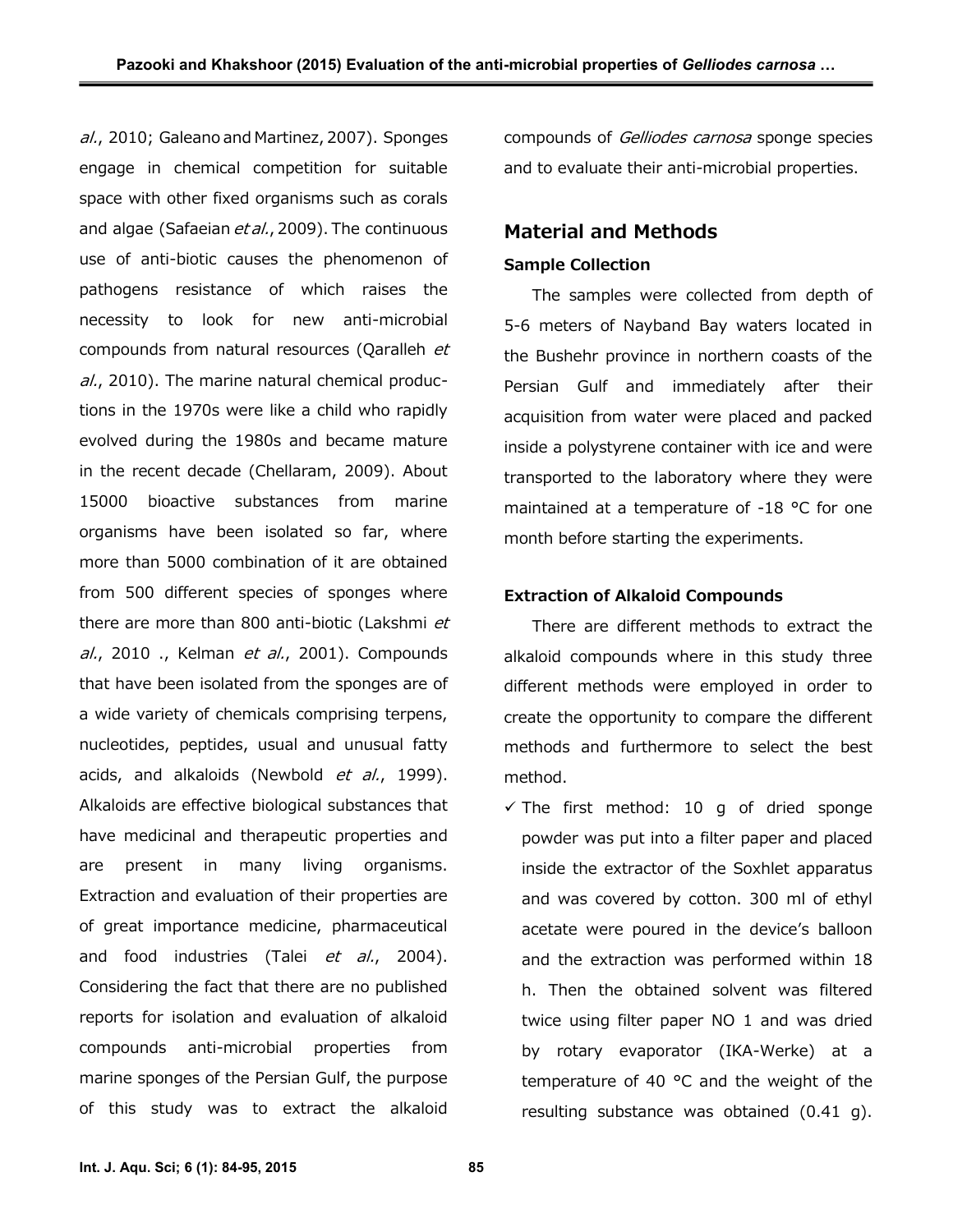The resulting substance was dissolved in 50 ml of distilled water, then its pH was changed to 3 using sulfuric acid and the extraction was done by respectively petroleum ether and diethyl ether so that the lipophilic, acidic, and neutral compounds are removed. Moreover, the pH of the solution or the aqueous phase was changed to 10 by ammonium hydroxide 25% m/m and then chloroform was used for extraction. The resulting chloroform phase was washed with distilled water until its pH was neutralized and then the solvent dehydration was done by sodium sulfate. Finally, the obtained pure alkaloid was concentrate by the rotary evaporator and was refrigerated for later use (Djilani *et al.*, 2006).

 $\checkmark$  The second method: Similar to the first method, 10 g of dried sponge powder was used for extraction by the Soxhlet apparatus where in this method methanol was used in the device's balloon. After drying the sample by the rotary evaporator, its dried weight was obtained (1.93 g). The obtained sample was dissolved in 100 ml of hydrochloric acid (2 M) to become acidic and then the acidic solution was washed with chloroform and the chloroform phase was isolated. Then the resulting solution was dried by the rotary and the weight of the remaining sediment was obtained (0.40 g). The dried sample was again dissolved in methanol and its pH was raised to 9 by adding ammonia to the

solution and again like the previous step the alkaloid compounds were moving to the chloroform phase by adding chloroform to the solution. The extracted substance (chloroform phase) were poured into decanter and washed by water, dehydrated by zinc sulfate, and dried in vacuum with rotary evaporator to obtain the pure alkaloid ( Talei *et al.*, 2004).

 $\checkmark$  The third method: 10 g of dried sponge powder was soaked in 150 ml of methanol for 24 h and thereafter the solvent was filtered, and this process was repeated for three times. The final extract was dried with rotary evaporator and the weight of the resulting substance was calculated (1.73 g). The obtained dried substance was dissolved in 500 ml of 5% acetic acid and was washed several times with diethyl ether. Moreover, the ether phase was isolated by using decanter and extraction was done by adding chloroform to the ether phase inside decanter. Finally, the solution was dehydrated with sodium sulfate and dried by rotary to obtain the alkaloid (Pérez-Amador *et al.*, 2007).

#### **Anti-microbial test**

The obtained alkaloid compounds were tested on 7 bacteria and 6 pathogenic fungi. In this experiment the Nutrient Agar (NA) medium was used for bacteria culture and maintenance, the Mueller-Hinton Agar (MHA) medium was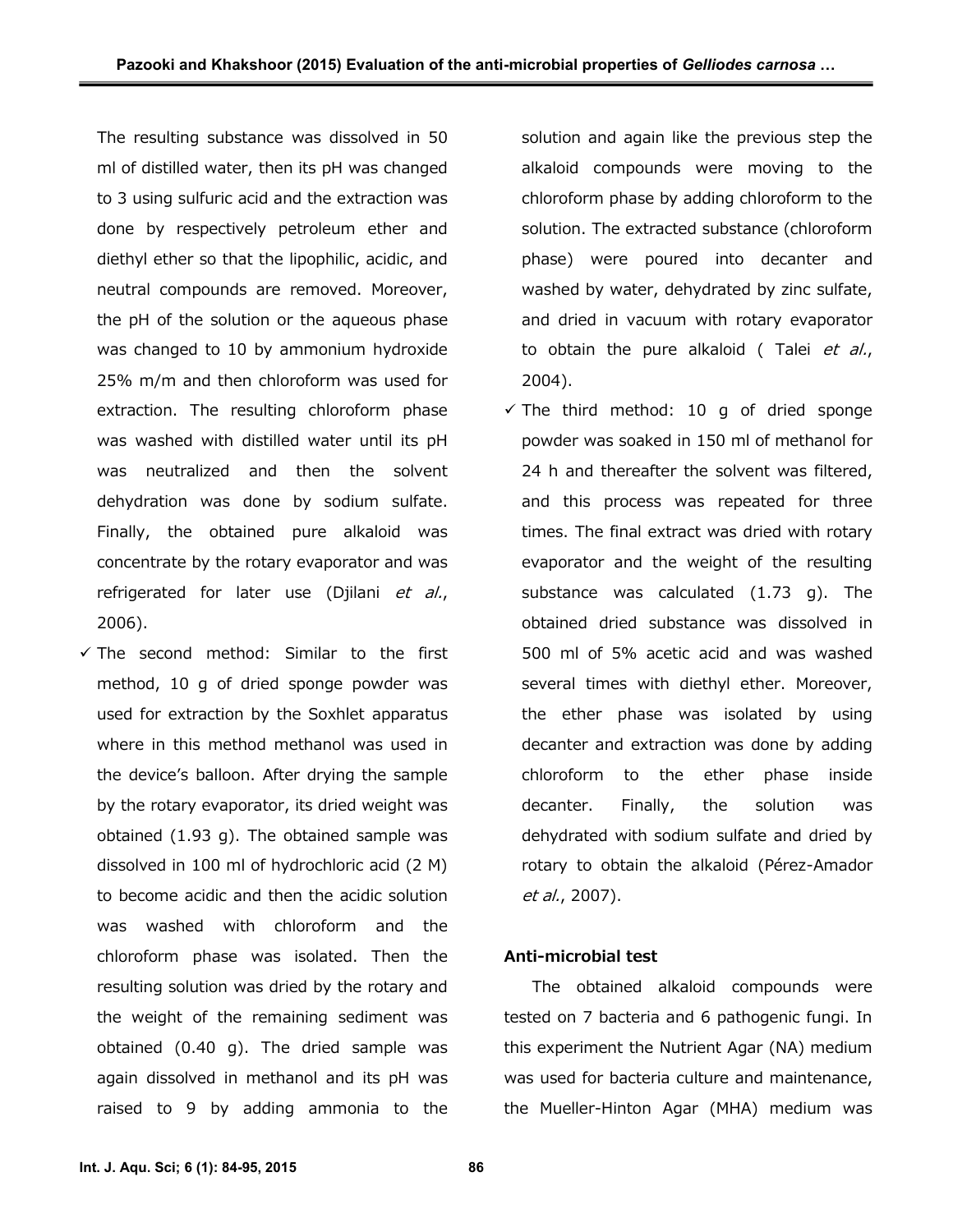used for anti-microbial and Minimal Bactericidal Concentration (MBC) tests, the Mueller-Hinton Broth (MHB) medium was used for Minimal Inhibitory Concentration (MIC) test, and the Potato Dextrose Agar (PDA) medium was used for anti-fungal test (the used culture media were of type Merck). The most bacteria and fungi used in this study (Tab. 1) were provided by the Iranian Research Organization for Science and Technology (Persian Culture Type – PTCC). Prior to the experiment, the bacteria

were cultured in the NA medium and the fungi were cultured in the PDA medium to obtain fresh and young colonies from the bacteria and fungi. The bacteria were incubated for 24 h at temperature of 37 °C and the fungi were incubated for 48 h at 25 °C to provide a pure fresh culture from bacteria and fungi. The physiological saline method was used to prepare microbial suspension with concentration of 0.5 McFarland (1.2  $\times$  10<sup>8</sup> bacteria per milliliter) (Collee *et al.*, 1999).

|               | <b>Bacteria</b>                      | Fungi                              |  |
|---------------|--------------------------------------|------------------------------------|--|
|               | Staphylococcus aureus(PTCC 1189)     | Candida albicans (PTCC 5027)       |  |
| Gram-positive | <i>Basilus subtilis</i> (PTCC 1156)  | <i>Fusarium solani</i> (PTCC 5248) |  |
|               |                                      | Aspergillus niger (PTCC 5223)      |  |
|               | <i>Escherichia</i> coli (PTCC 1763)  | Saprolegnia sp.                    |  |
| Gram-negative | Pseudomonas aeroginosa (PTCC 1310)   | Fusarium sp.1                      |  |
|               | <i>Proteus mirabilis</i> (PTCC 1076) | <i>Fusarium sp.2</i>               |  |
|               | Serratia marcescens                  |                                    |  |
|               | Klebsiella pneumonia                 |                                    |  |

**Tab. 1: the bacterial and fungal samples in the experiment.**

#### **Disk-diffusion method**

This experiment was carried out using the international standard method provided by NCCLS. First, a solution with identified concentrations from each extract was prepared (Tab. 2) and 200 microliters were injected into each 6mm blank sterile disc and was dried with pump. Discs containing various solvents were used as negative control and Amoxicillin anti biotic discs with concentrations of 25μg/disc as positive control for the bacteria, and Nystatin

anti-biotic with concentration of 30μg/disc was used for fungi. The desired bacteria and fungi with concentration of 0.5 McFarland (1.2  $\times$  10<sup>8</sup> bacteria per milliliter) were prepared and by using sterile swabs on the desired culture medium were cultured in three different directions. Then discs containing the extract together with the negative and positive control discs were placed on the medium by three replicates with specific intervals and the bacteria at 37 °C and fungi at 25 °C were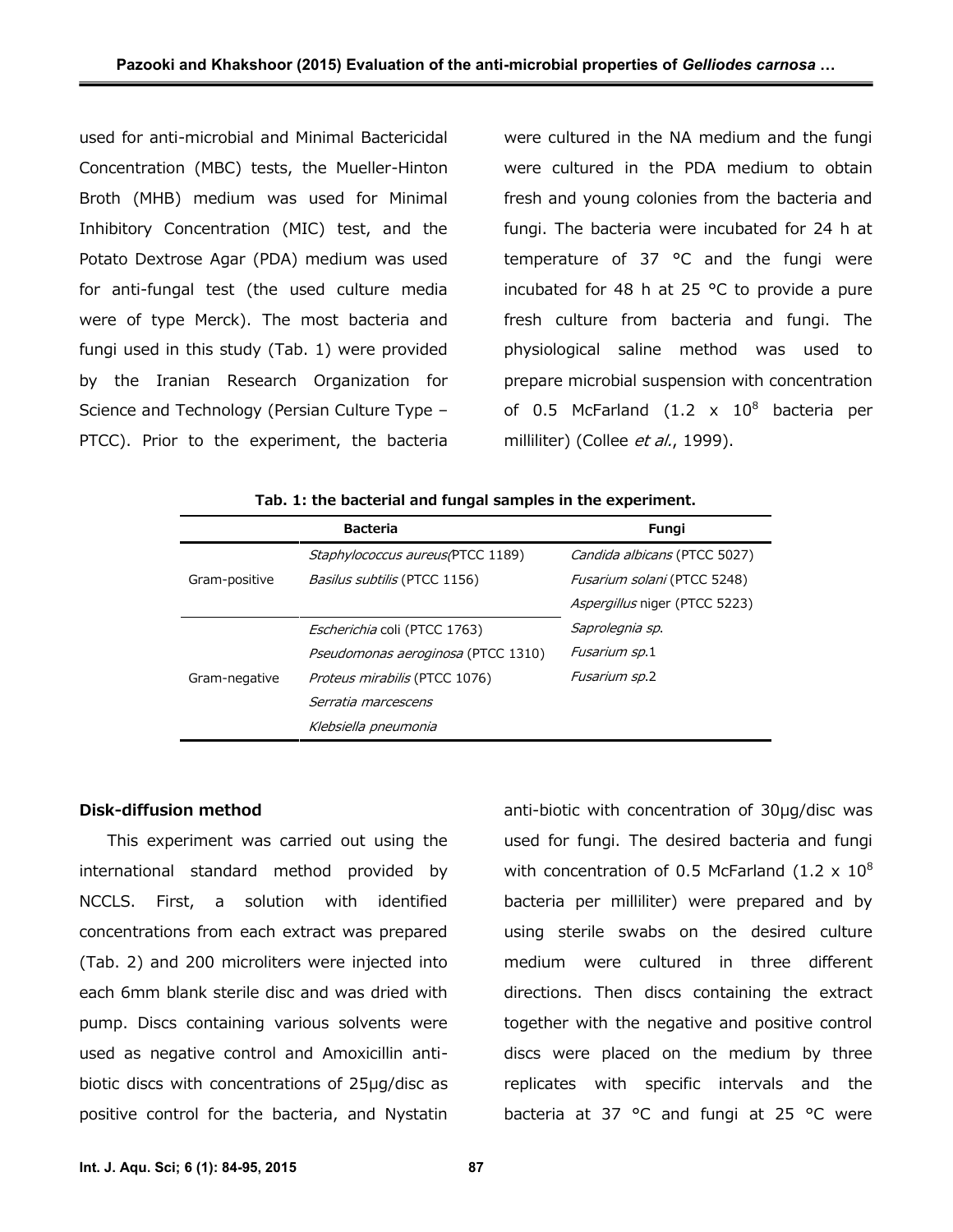| <b>Concentrations</b>                                              |    | (2) | (3) | Amoxicillin | <b>Nystatin</b> |
|--------------------------------------------------------------------|----|-----|-----|-------------|-----------------|
| Extract concentration in 10cc (mg/ml)                              | 88 |     | 48  |             |                 |
| The amount of substance in 200µl (mg) $17.6$ 11.2 9.6 25 (µg/disc) |    |     |     |             | 30 (µq/disc)    |

(1) Extract obtained from first method, (2) Extract obtained from second method (3) Extract obtained from third method

placed in the incubator. The diameter of inhibition zone for bacteria after 24 h and for fungi after 48 h was measured (Forbez *et al.*, 1998).

#### **Statistical Analysis**

The SPSS 19 program was used for all the analysis and the Microsoft Excel 2007 program was used to draw the graphs. The Kolmogorov- Smirnov test results revealed that the considered variable did not have a normal distribution. Nevertheless, the logarithm of the variable was used in the two-way ANOVA. The two-way analysis of variance (ANOVA) was used to study the anti-bacterial and anti-fungal effects of alkaloid compounds. The Tukey's test was used for the 2 by 2 comparison of bacteria

#### and solutions.

#### **Results**

The efficiency of the first method for alkaloid compounds extraction where the Soxhlet apparatus and ethyl acetate solvent were used was about 1.5 times greater than the other two methods (Tab. 3). The obtained alkaloid extracts were tested on bacteria pathogens and the results are shown in Tab. 4. The results showed that the obtained alkaloid compounds from the third method had less anti-bacterial activity compared to the first and second methods and between the first and second method, the second method had greater growth inhibitory activity. The average halos created by the alkaloid compounds obtained from methods 3, 2, and 1 were 12.28mm, 24.28mm, and

| Tab. 3: Alkaloid extraction by three different methods |  |
|--------------------------------------------------------|--|
|--------------------------------------------------------|--|

| Method            | <b>Primary sponge</b> | Alkaloid dry | <b>Alkaloid</b> | Extraction       | Solvent firing   |
|-------------------|-----------------------|--------------|-----------------|------------------|------------------|
|                   | dry weight (g)        | weight $(q)$ | percentage      | Temperature (°C) | Temperature (°C) |
| $\left(1\right)$  | 10                    | 0.88         | 0.08%           | 70               | 50               |
| $\left( 2\right)$ | 10                    | 0.52         | 0.05%           | 25               | 50               |
| (3)               | 10                    | 0.48         | $0.04\%$        | 70               | 50               |

(1) Extract obtained from first method, (2) Extract obtained from second method (3) Extract obtained from third method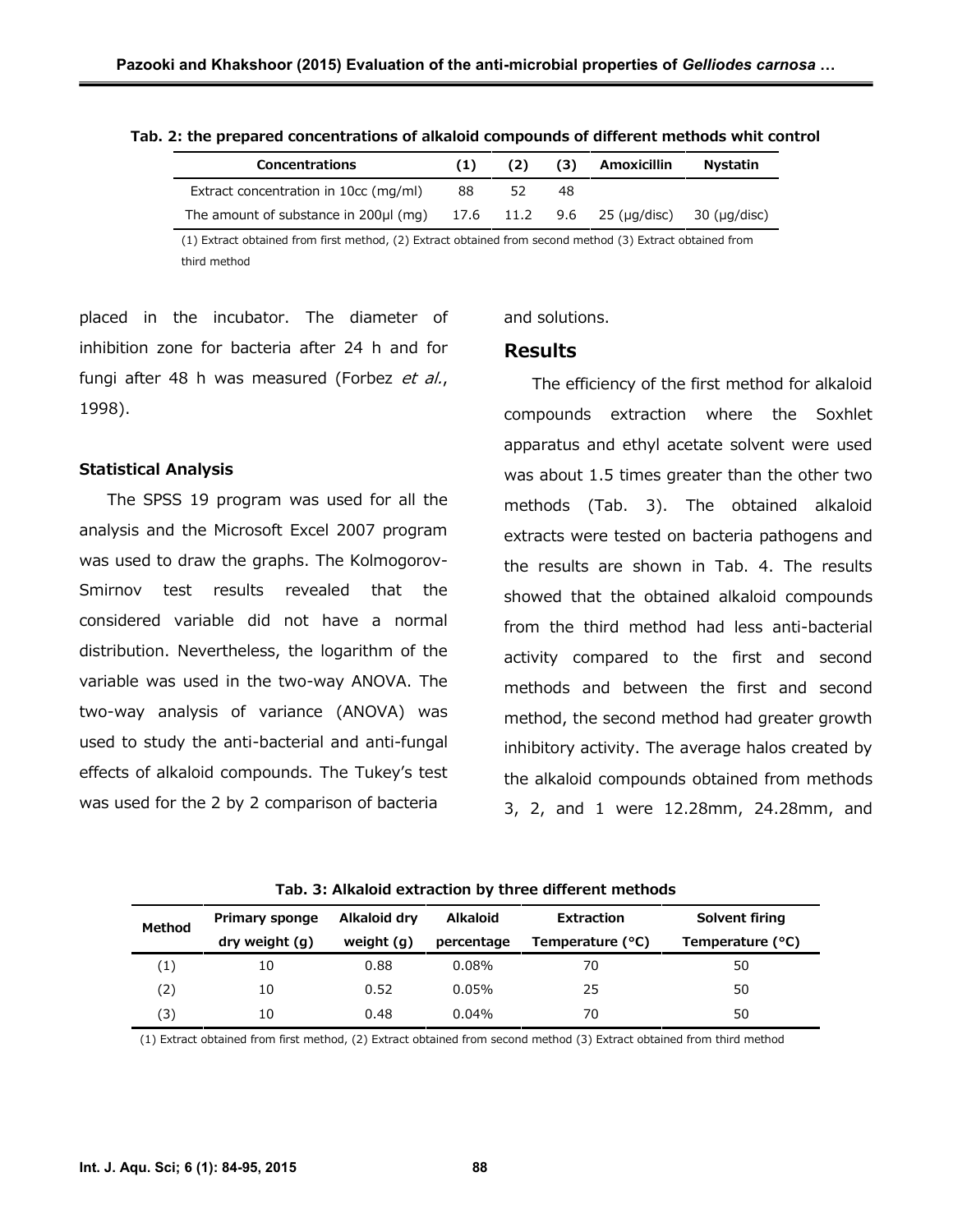|                   | Basilus    | Staphylococcus Escherichia |                 | serratia<br><b>Proteus</b> |             | Pseudomonas | Klebsiella     |
|-------------------|------------|----------------------------|-----------------|----------------------------|-------------|-------------|----------------|
|                   | subtilis   | aureus                     | coli            | marcescens                 | mirabilis   | aeroginosa  | pnemonia       |
| $\left( 1\right)$ | ***        | $***$                      | ***             | 25±1.5                     | 20±3.61     | $***$       | ***            |
| (2)               | ***        | $***$                      | $***$           | $***$                      | $***$       | $***$       | $***$          |
| (3)               | $14 \pm 1$ | $12 + 1.5$                 | $13.5 \pm 1.32$ | $11\pm0.5$                 | $14\pm1.57$ | $12 + 1$    | $9.5 \pm 0.86$ |
| Amoxicillin       | 14         | 17                         | 18              | 11                         | 15          | 13          | 16             |

| Tab 4: Anti-bacterial activity of the alkaloid extracts of the <i>G. carnosa</i> sponge (mean±SD) |  |
|---------------------------------------------------------------------------------------------------|--|
|---------------------------------------------------------------------------------------------------|--|

(1) Extract obtained from first method, (2) Extract obtained from second method (3) Extract obtained from third method

The average bacterial inhibition zones are in millimeters (mm)

The zones diameter with discs is 6mm

\*\*\* zones of greater than 25mm

greater than 25mm respectively. 100% of the alkaloid compounds had anti-bacterial properties. 57% of the alkaloid compounds created an aura of greater than 25mm and the anti-bacterial activity of the alkaloid compounds were more on the gram-positive bacteria.

Among the tested bacteria, the *Serattia marcescens* and the *Bacillus subtilis* had the lowest sensitivity towards alkaloid compounds, and the rest had roughly equal sensitivity. Fig. 1 depicts some of the bacterial inhibition zones of the extracts.

## **Fig. 1: Inhibitory zones of alkaloid compounds.**

**A:** *Serattia marcescens***, B:** *Staphylococcus aureus***, C:** *Eschrichia coli*



B

A

The obtained alkaloid compounds were tested on six fungal pathogens where the results are given in tab. 5. As can be seen in the results like the anti-bacterial test, the obtained alkaloid extract from the third method showed less anti-fungal activity compared to the other two methods and the second method had better outcome compared to the first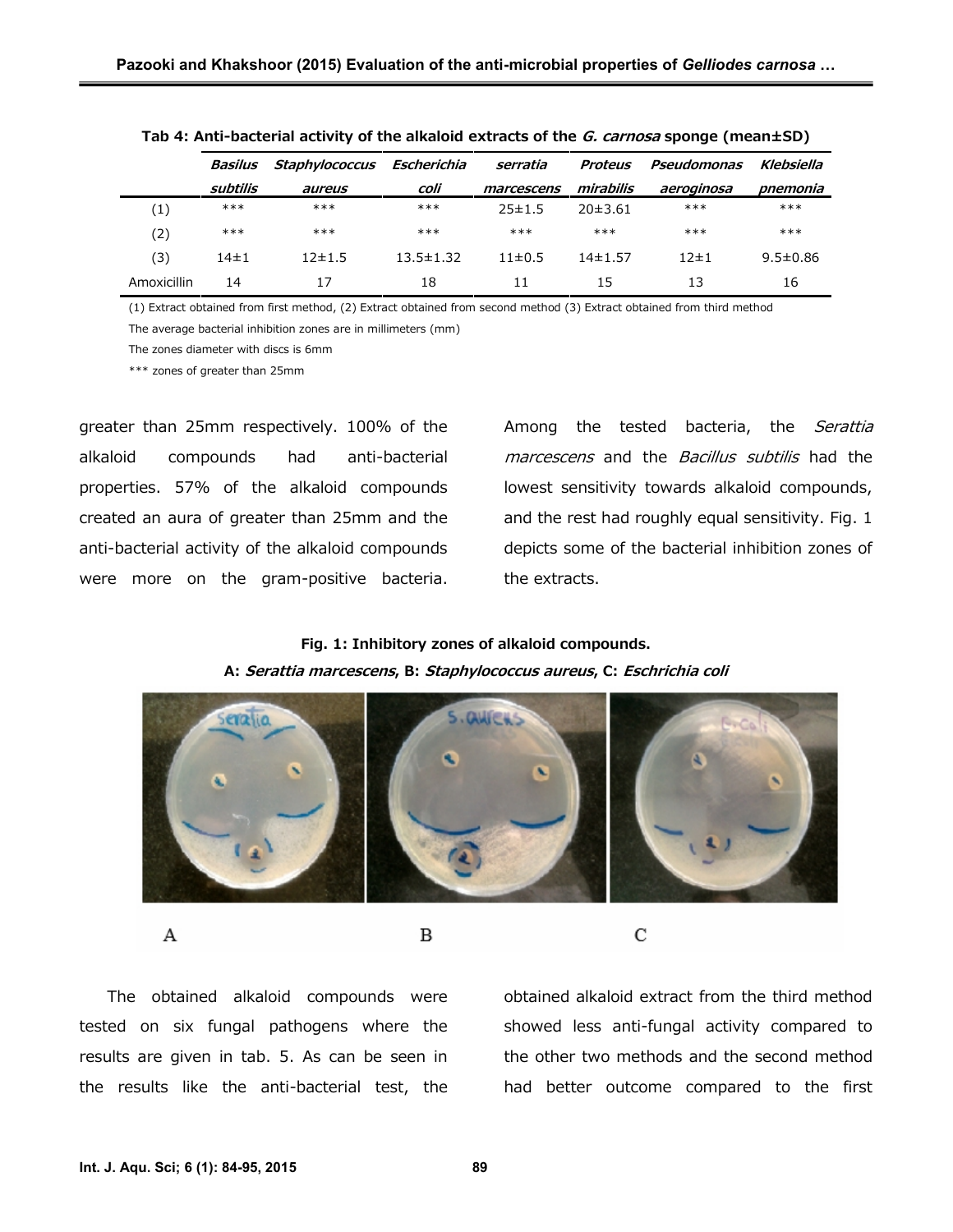|                  | Candida  |            | Aspergillus Saprolegnia Fusarium |            | Fusarium    | Fusarium |
|------------------|----------|------------|----------------------------------|------------|-------------|----------|
|                  | albicans | niger      | SD.                              | solani     | SD.1        | sp.2     |
| $\left(1\right)$ | 25±0.86  | $18 + 1.5$ | 22±1.7                           | ***        | $13\pm0.72$ | $14\pm1$ |
| (2)              | 25±3.9   | 74±2.17    | $***$                            | $***$      | $***$       | $***$    |
| (3)              | 10±0.5   | 9±2        | $12 \pm 1.8$                     | $13\pm0.6$ | 12±3        | 9±2.1    |
| Nystatin         | 10       | 11         | 15                               | 16         | 18          |          |

**Tab. 5: Anti-fungal activity of the alkaloid extracts of the** *G. carnosa* **sponge (mean±SD)**

(1) Extract obtained from first method, (2) Extract obtained from second method (3) Extract

obtained from third method

The average bacterial inhibition zones are in millimeters (mm)

The zones diameter with discs is 6mm

\*\*\* zones of greater than 25mm

method. The average aura created by the alkaloid compounds obtained from methods 1, 2, and 3 were 19.50mm, 25mm, and 10.83mm respectively. 100% of the alkaloid compounds had anti-fungal activity where 38% of them created a halo of greater than 25mm. Among the tested fungi *Fusarium* sp.2, *Fusarium* sp.1, and *Aspergillus niger* with average halos of

16mm, 16.6mm, and 17mm had the lowest sensitivity towards alkaloid compounds and *Fusarium solani*, *Candida albicans*, and *Saprolegnia* sp. With average halos of 21mm, 20mm, and 19.66mm had the highest sensitivity towards alkaloid compounds. Fig. 2 depicts some of the fungal inhibition zones of the extracts.

**Fig. 2: Inhibitory zones of alkaloid compounds. A:** *Fusarium* **sp. B:** *Candida albicans***, C:** *Saprolegnia* **sp.**



А

В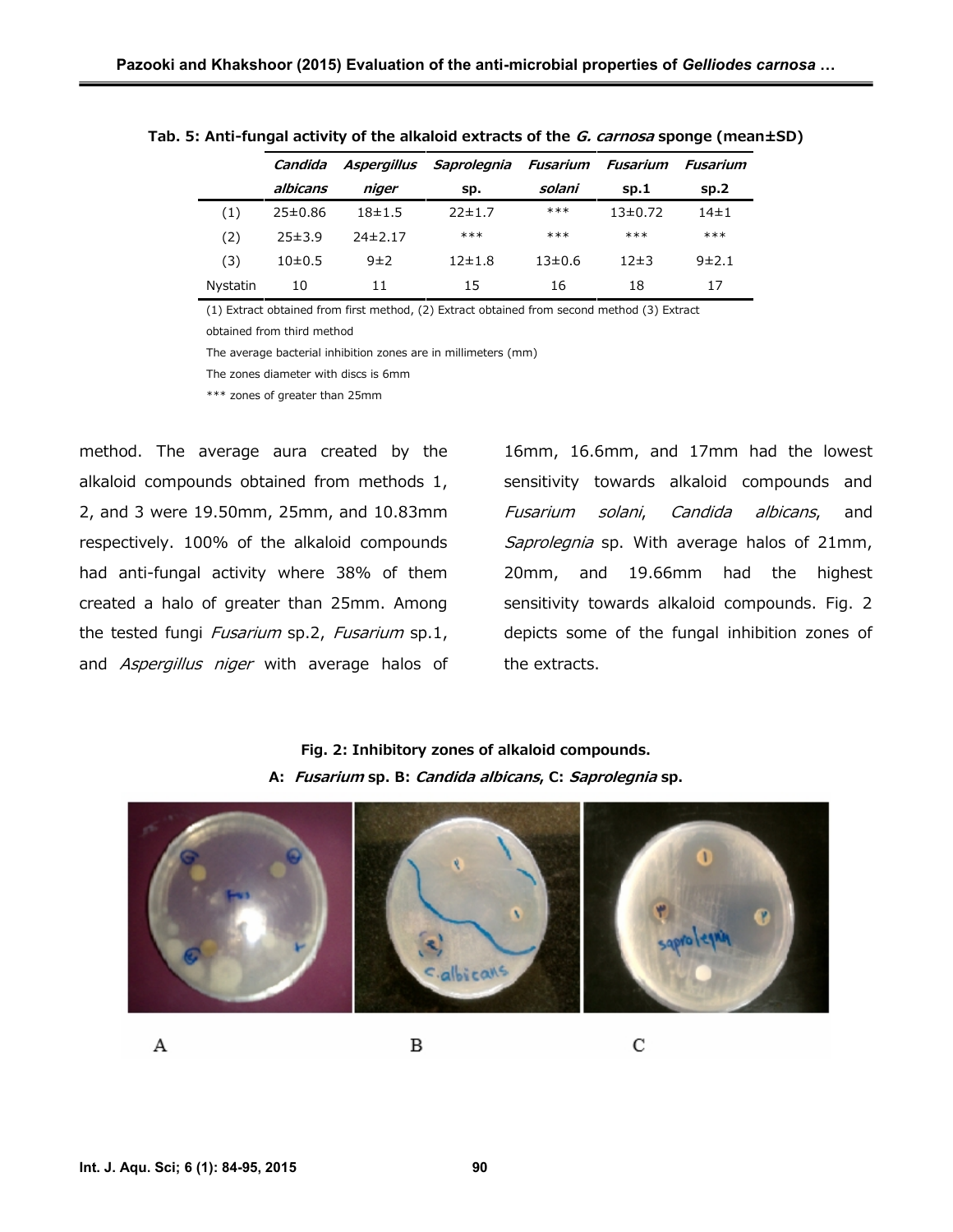The analysis of the two-way ANOVA showed that there is a significant difference between the alkaloid extracts from *Gelliodes carnosa* on bacteria and solvents, and the mutual effect of bacteria and solvent (Tab. 6)(p<.05). Furthermore, the Tukey's test analysis showed that the zones diameter created in the bacterial cultures medium due to the alkaloid extracts from the third method had significant differences comparing *B. subtilis* with *Klebsiella pneumonia*, *S. marcescens*, and *Proteus mirabilis* and also comparing *Escherichia coli* with *S. marcescens*, *Proteu smirabilis*, and *Klebsiella pneumonia* whereas no significant difference was observed between other bacteria (p<.05). The data analysis also revealed a significant difference between the three methods used for alkaloid compounds extraction.

**Tab. 6: the two-way ANOVA analysis results taken from the comparison between anti bacterial effects of alkaloid extracts obtained from three methods (\* p<0.0001)**

| Source of variation | Mean square | df            |          |
|---------------------|-------------|---------------|----------|
| methode             | 1.188       | $\mathcal{P}$ | 981.536  |
| bacteri             | 0.09        | 6             | $7.038*$ |
| methode*bacteri     | 0.012       | 12            | $9.806*$ |
| error               | 0.01        | 42            |          |
| total               |             | 63            |          |
| Cprrected total     |             | 62            |          |

The two-way ANOVA analysis showed that there is a significant difference between alkaloid extracts from *G. carnosa* on fungi and solvents, and the mutual effect of fungi and solvent (Tab. 7) (p<.05). The Tukey's test analysis showed that the zones diameter created in the fungal cultures medium due to the alkaloid extracts from the third method did not have a significant difference between *C. albicans*, *Saprolegnia* sp., *Fusarium* sp.1, *A. niger, Fusarium* sp.1, *Fusarium* sp.2*, Saprolegnia* sp., *F. solani, Fusarium* sp.1, and *Fusarium* sp.2 fungi (p<.05) . Furthermore, the analysis revealed a significant difference between the amount of extracted alkaloid dry substance and the average created inhibitory auras on the cultures medium by alkaloid extracts obtained from the third method.

**Tab. 7: the two-way ANOVA analysis results taken from the comparison between anti-fungal effects of alkaloid extracts obtained from three methods (\* p<0.0001)**

| Source of variation | Mean square | df |          |
|---------------------|-------------|----|----------|
| fungi               | 0.044       | 5  | 16.706   |
| methode             | 0.895       | 2  | 342.187* |
| fungi*methode       | 0.021       | 10 | $8.214*$ |
| error               | 0.003       | 36 |          |
| total               |             | 54 |          |
| Cprrected total     |             | 53 |          |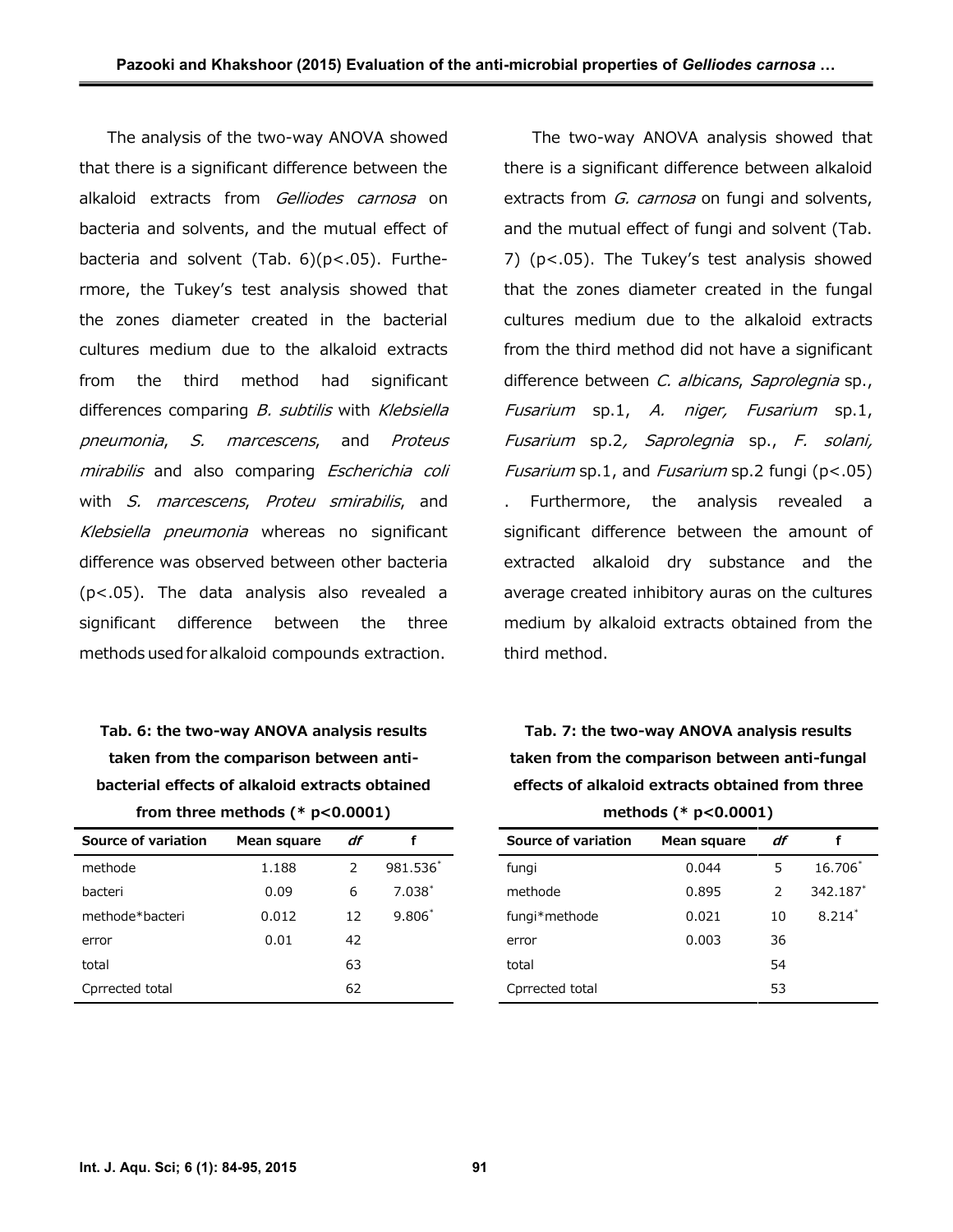#### **Discussion**

The studies of natural production or secondary marine metabolites have drawn the attention of many researchers of marine biology, biochemistry, chemistry, pharmaceutical, and biotechnology (Periyasamy *et al.*, 2012). The marine sponges have been able to resist against hunters over time due to their simple defense system and have prevented themselves from contamination by pathogenic microbes and formation of bacterial biofilm structures (Newbold *et al.*, 1999, Sonia *et al.*, 2008). Alkaloids are one of the most important groups of secondary metabolites due to different medicinal combinations made from them. The alkaloid distribution on the host depends on age, growth, and as well as ecological and environmental conditions. These factors affect the amount of certain compounds, especially compounds with medicinal properties (Qaralleh *et al.*, 2010). Given that plants were the only source of alkaloid compounds until the past few years, therefore, there is no fixed and applicable method for alkaloid extraction from animals (especially marine animals). Some of the existing methods are not sensitive enough and even some are defective. For instance, some of these methods produce compounds with impurity which results in different spots on the TLC. Highly sensitive methods such as HPLC are not conventional for determining alkaloids in the living organisms because they require

special equipment and have high costs (Shamsa *et al.*, 2008). Therefore, three most commonly methods for extraction of alkaloid compounds from plants were utilized in this study where these methods have not yet been used for marine organisms especially sponges. This study can be the first application of these methods for extraction alkaloid from sponges. There are no data for direct comparison with the results of this study, but the results indicated that the Soxhlet method for alkaloid extraction was quantitatively better than the soaking method. Nowadays, the use of various antibiotics on pathogenic bacteria and fungi is common (Sionov *et al.*, 2005). Many of these pathogens have become resistant against these antibiotics over time. Therefore, the researchers are looking for new replacements in the nature and have extracted bioactive compounds from various species. Alkaloids are among these compounds which an extracted marine sponge species and have anti-microbial properties (Touati *et al.*, 2007 and Lakshmi *et al.*, 2010). The obtained alkaloid extracts in this study were used against 7 bacteria and 6 fungi the result showed they had stronger anti-bacterial effects compared to anti-fungal effects which this difference is likely due to cell structure of microorganisms (prokaryotes and eukaryotes). This issue was mentioned by McCaffrey and Endean (1985) and also by Amade *et al.* (1987). Mcclintock and Gauthier (1992) reported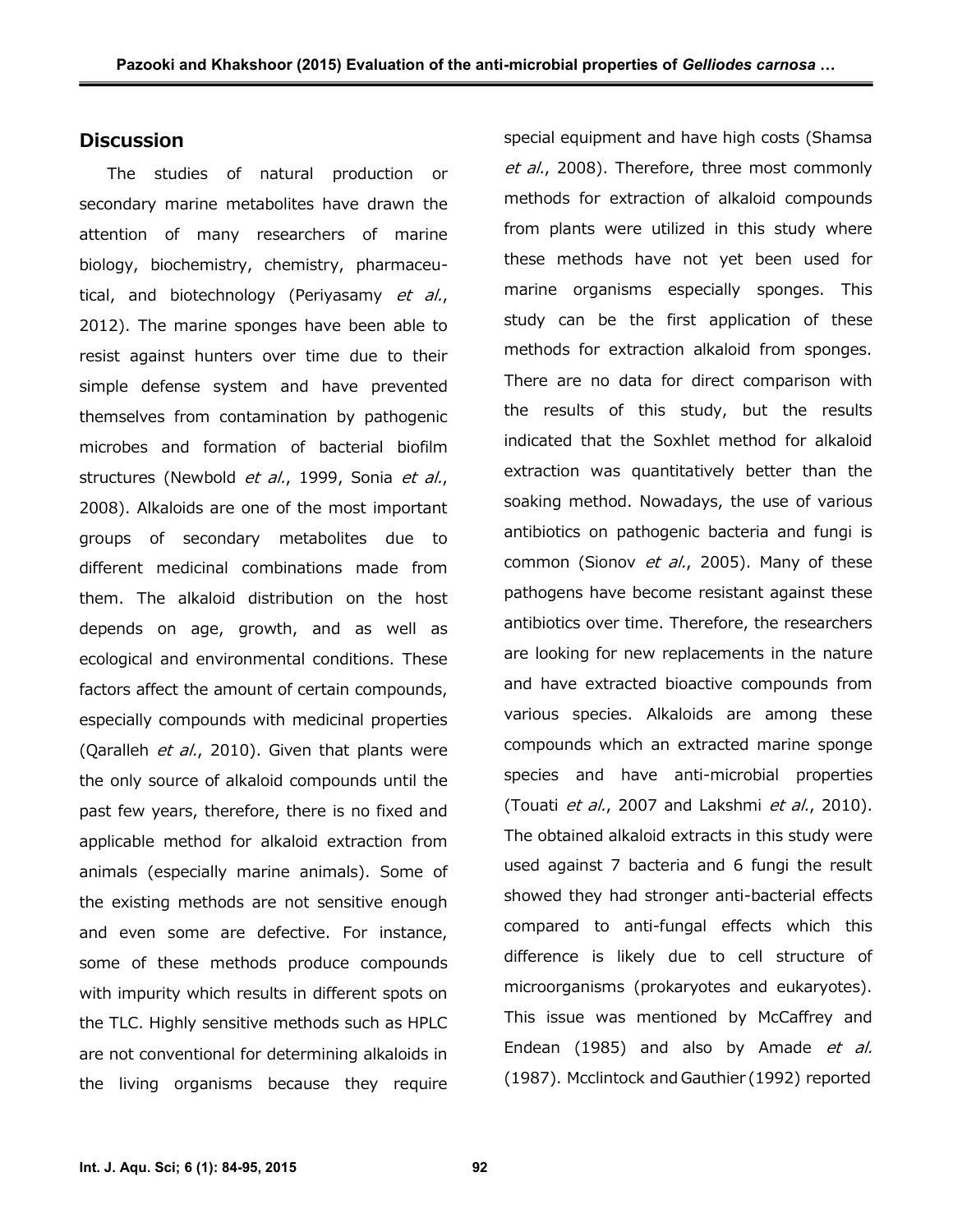that the sponge extract had weak activity against *Aspergillus niger* and *Candida albicans* fungi which is somewhat compatible with the results of this study. As can be seen in Tab. 4 and Fig. 1, the anti-bacterial effect of alkaloid compounds on gram-positive bacterial is significantly more than gram-negative bacteria. Chakraborty and Brantner (1999) showed that the tested alkaloid compounds have greater inhibitory effect on the growth of gram-positive bacteria rather than the gram-negative bacteria. Furthermore, the studies on the anti bacterial effects of steroids alkaloid extracted from olive leaves showed that these substances are more effective on gram-positive bacteria than the gram-negative bacteria (Galeano and Martinez, 2007). The microorganisms' sensitivity towards antibiotic compounds depends on the wall structure of gram-positive and gram-negative bacteria. The less sensitivity of gram-negative bacteria is likely to be related to the external protective layer that has surrounded the cell wall. This layer may reduce the access of external compounds to active internal compounds existing in lipopolysaccharide layer, protein, and phospholipids. Sometimes, these conditions increase the sensitivity of bacteria to external compounds ( Xue *et al.*, 2004). Also, in another study conducted by Talei *et al.* (2004) the alkaloid extracts obtained from plants in low dilution (MIC = 40, MBC = 600  $\mu$ g/ml) had growth inhibitory effect on *Bacillus subtilis*, but

did not inhibit the growth of *Escherichia coli*, *Pseudomonas aeroginosa*, and *Staphylococcus aureus* which does not match the results of this study. The noteworthy point in most studies is that the bacteriostatic effect is stronger than the bactericidal effect. The difference between the results of this study with other studies could be due to use of different sponge species for conducting the study, the environmental and ecological differences (Touti *et al.*, 2007), the capacity of solvents extraction and extracted compounds (Chakraborty and Brantner, 1999) and the concentration and chemical composition of different species. Also, in the study of Chakraborty and Brantner (1999) it was determined that the anti-microbial activity of alkaloid extract (pure) is more than the methanol extracted (impure). The noteworthy point is that even though the amount of alkaloid dry substance obtained by the first method was more than the second method, but the inhibition zone results show that the anti microbial property of the extract obtained from the second method was more than the first method. This result may be due to kind of solvent be used in second method which has been able to isolate alkaloid compound with better properties. However, as can be seen in the results table some of the inhibition zones created on the experimented bacteria and fungi are even more than the inhibition zones created by the used antibiotic compound (positive control) which indicates that sponges are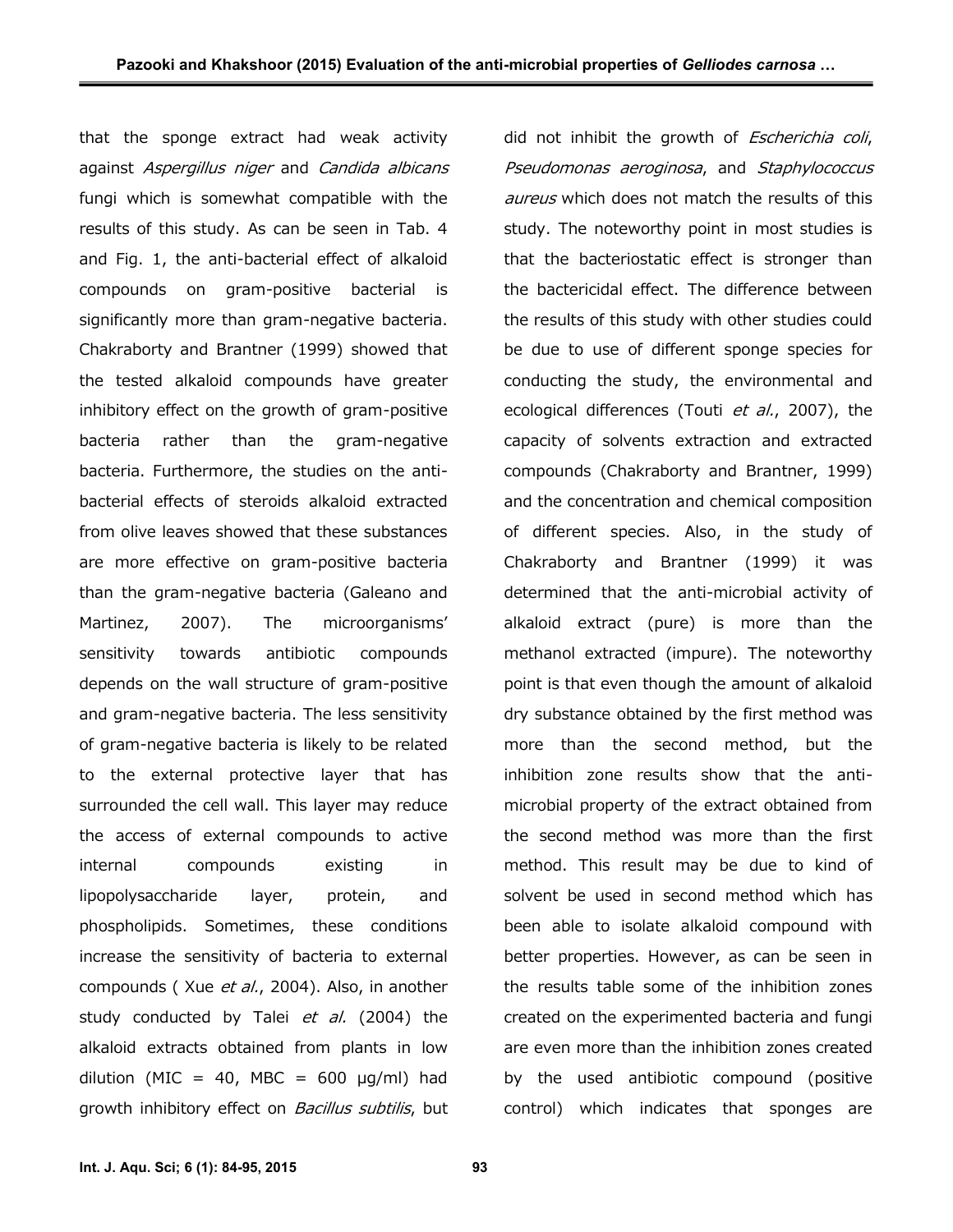introduced as a new source of biological compounds. The results of this experiment were promised a new source of antibiotics against pathogenic fungi especially the *Saprolegnia* fungus which is one of the most common fungal infections in salmon farms and freshwater pools. The studies on potential natural marine products could eventually lead to production and identification of new medicines

### **References**

- $\checkmark$  Safaeian S., Hosseini H., Pour Asadolah A. and Farmohamadi S. (2009) Antimicrobial activity of marine sponge extracts of offshore zone from Nay Band Bay, Iran. Journal de Mycologie Médicale, 19: 11-16.
- Qaralleh H., Idid S., Saad S., Susanti D., Taher M. and Khleifat, K. (2010) Antifungal and Antibacterial Activities of Four Malaysian Sponge Species (Petrosiidae). Journal de Mycologie Médicale, 20: 315–320.
- $\checkmark$  Galeano E. and Martínez A. (2007) Antimicrobial activity of marine sponges from Urabá Gulf, Colombian Caribbean region. Journal de Mycologie Médicale, 17: 21- 24.
- $\checkmark$  Chellaram (2009) Bioactive Potential of Coral Associated Gastropod, Trochus tentorium of Gulf of Mannar, Southeastern India. Journal of Medical Sciences, 9: 240- 244.
- Lakshmi V., Mishra S., Srivastava S., Chaturvedi A., Srivastava M. and Shukla P. (2010) Antifungal activity of marine sponge Haliclona exigua (Krikpatrick). Journal de Mycologie Médicale, 20: 31-35.
- $\checkmark$  Kelman D., Kashman Y., Rosenberg E., Ilan M., Ifrach I. and Loya Y. (2001) Antimicrobial activity of the reef sponge Amphimedon viridis from the Red Sea: evidence for selective toxicity. Aquatic Microbial Ecology, 24: 9-16.
- $\checkmark$  Newbold R.W., Jensen P. R., Fenical W. and Pawlik J. R. (1999) Antimicrobial activity of Caribbean sponge extracts. Aquatic microbial ecology, 19: 279-284.
- $\checkmark$  Talei G., Mashkooholsadat M.H. and Delfan B. (2004) Antibacterial activities of steroid alkaloids of Sacharum, Conium and Physalis on some of positive and negative bacteria. Jornal of Lorestan University of Medical Sciences, 6: 3-9.
- $\checkmark$  Djilani A., Legseir B., Soulimani R., Dicko A. and Younos C. (2006) New extraction technique for alkaloids. Journal of the Brazilian Chemical Society, 17: 518-520.
- Pérez-Amador M., Ocotero V.M., Castañeda G. and Esquinca A. (2007) Alkaloids in Solanum torvum Sw (Solanaceae). International Journal of Experimental Botany, 76: 39-45.
- $\checkmark$  Collee J.G., Fraser A.G., Marmion B.P. and Simmons A. (1999) Mackie & McCartney practical medical microbiology, Churchill livingstone. USA.
- Forbes B.A., Sahm D.F. and Weissfeld A.S. (1998) *Bailey and Scott's Diagnostic Microbiology*, 10th edn. Mosby, St Louis, MO.
- $\checkmark$  Periyasamy N., Srinivasan M. and Balakrishnan S. (2012) Antimicrobial activities of the tissue extracts of *Babylonia spirata* Linnaeus, 1758 (Mollusca: Gastropoda) from Thazhanguda, southeast coast of India. Asian Pacific Journal of Tropical Biomedicine, 2: 36-40.
- $\checkmark$  Sonia G., Lipton A. and Paul R. (2008) Antibacterial activity of marine sponge extracts against fish pathogenic bacteria. The Isr. Journal of Aquaculture, 60: 172-176.
- $\checkmark$  Shamsa F., Monsef H., Ghamooshi R. and Verdian-rizi M. (2008) Spectrophotometric determination of total alkaloids in some Iranian medicinal plants. The Thai Journal of Pharmaceutical Sciences, 32: 17-20.
- $\checkmark$  Sionov E., Roth D., Sandovsky-Losica H., Kashman Y., Rudi A., Chill L., Berdicevsky L. and Segal E. (2005) Antifungal effect and possible mode of activity of a compound from the marine sponge Dysidea herbacea. Journal of Infection, 50: 453-460.
- $\checkmark$  Touati I., Chaieb K., Bakhrouf A. and Gaddour K. (2007) Screening of antimicrobial activity of marine sponge extracts collected from Tunisian coast. Journal de Mycologie Médicale, 17: 183-187.
- $\checkmark$  McCaffrey E. and Endean R. (1985) Antimicrobial activity of tropical and subtropical sponges. Marine Biology, 89: